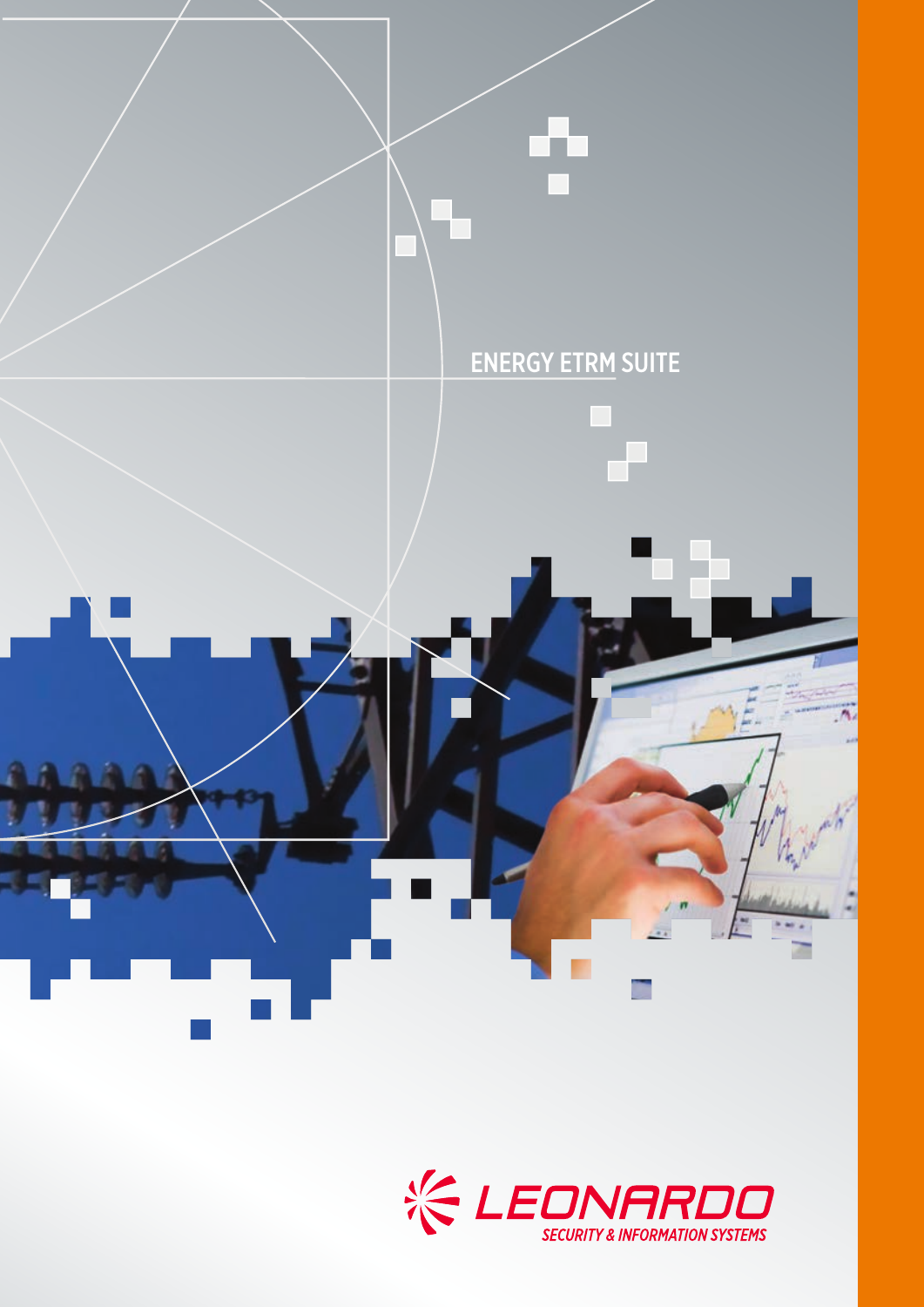# ENERGY ETRM SUITE

# THE COMPLETE ENERGY TRADING PORTFOLIO AND RISK MANAGEMENT SOLUTION

The ETRM Energy Suite is one of the leading applications in the market for Energy Trading & Risk Management platforms, used by the major utilities that daily manage their core business by means of this platform functions.

The complexity of the Electric Exchange operations, the need to take rapid decisions based on reliable and timely information, the requirement to constantly check the position of the company, both in terms of financial exposure and the availability of energy, require the support of an IT platform able to provide full and effective integration with the systems of the Market Keeper (GME, EEX, etc..), with the Trading Platforms (Trayport, TFS, etc.), with the electrical network supervisors (TERNA, SNAM Rete Gas, etc.), and finally with internal and / or external company information systems, (AFC, Tolling, SAP, etc.).

# THE PI ATFORM

The company is constantly engaged in updating its products, as well as to manage their evolution, in order to efficiently respond to the growing new demands posed by the globalization and the need to successfully compete on international markets.

Combining the experience matured in developing the Exchange Electricity and the GAS Markets and its historical tradition in process control for large industrial plants (including refineries, hydrocarbon plants, off shore platforms, power plants, etc.), our capabilities encompass all sectors of Power, Oil & Gas and Industry. Today, the company represents a unique player in Europe able to propose a wide range of solutions specifi- cally designed to fully meet the information and process requirements of its customers. The in depth skills on operational activities of Trading and Risk Management, matured through the experience gained over years and years of strict partnerships with companies specialized in the Energy sector puts us in a unique leadership position both as a System Integrator and as a Company highly expert and affordable in Energy markets, especially for the analysis and evaluation of issues related to the risk and the management of complex projects.

# THE ENERGY ETRM SUITE

The Energy ETRM Platform Suite is designed to meet the activities of the Front, Middle and Back Office organization. Under a single fully configurable platform it allows to have readily available all the

tools required to support all the daily activities including:

- **▪** Deal capture, pricing and data acquisition
- **▪** Portfolio management and reporting
- **▪** Scheduling and bidding
- **▪** Deal verification and confirmation
- **▪** Risk analysis and reporting
- **▪** Contract management
- **▪** Settlement
- **▪** Hedge accounting.

ETRM Platform Energy Suite permits to handle most of its processes in an intuitive configuration/ parametric operational mode that reduces the "time to market" of the Company business units and, at the same time, allows the ICT structures to grant robustness and reliability of the solution. The functionality of all the operations have been designed to quickly and easily map the processes and controls of the Front Office and Middle Office within a shared and common secure environment.

The powerful development tools, based on Microsoft Workflow Foundation, permitted the development of an work environment where all the activities can be completely independently managed, according to the paradigm WYSIWYG (What You See Is What You Get).

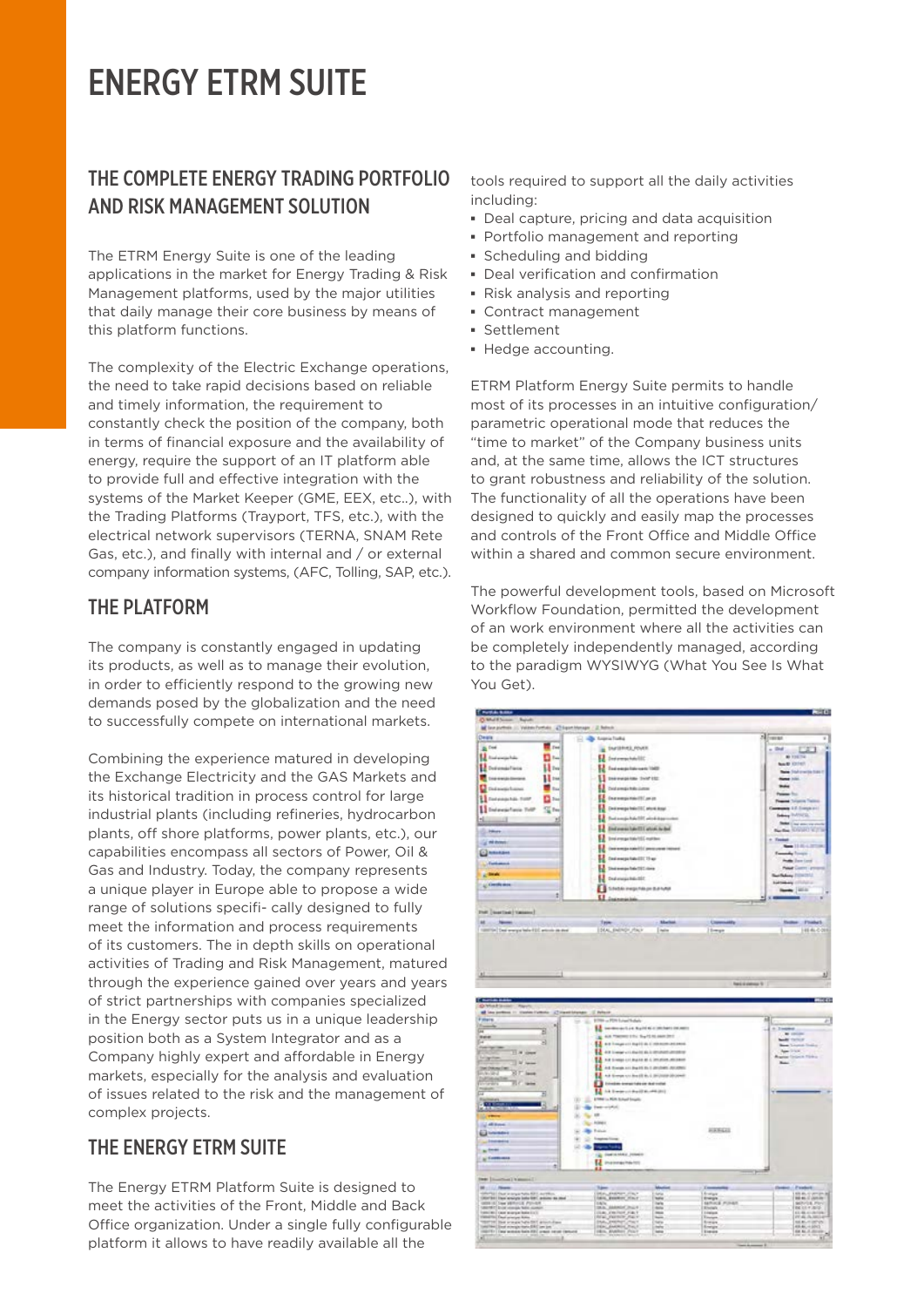

### THE RISK MANAGEMENT

The Risk Management Module represents a strength point of the Energy ETRM Platform Suite. It is structured to provide a complete highly configurable operating environment, where the risk engines for each solution are executed in full safety.

This structural organization has been thought to allow running of calculation engines external to the system even if developed under Mathlab or other equivalent computational suites.



# OUR MODELS

- **▪** Price scenarios: models for the management of historical series, processing of forward series, projection of curve hourly price, sensitivity and stress test
- **▪** Measurements of exposure: fair value (M2market and M2model), Profit at Risk (PaR), Value at Risk (VaR) simulation, cash flow at risk, profit and loss (trading), parametric VaR (trading)
- **▪** Identifying risks: break down by risk factors,

measures of sensitivity to prices, quantity exposure of forward points (trading)

- **▪** Hedging: simulation swaps/options, generation of variance/covariance matrix, analysis production unbalances
- **▪** Evaluation margins: expected contribution margin, PaR (Profit at Risk) cash flow at risk, frequency distributions

# THE DELIVERY ORGANIZATION

The company resources assigned to implement projects and deliver services feature high level of skills in the various correlated technology areas. The organization as a whole is staffed in such a way to encourage synergy between the various competences and services.

A solid technical component ensures delivery in the various service supply/design/delivery areas, according to a qualityoriented approach and with a strong focus on standardization of operation and activity management.

In order to allow us to anticipate and optimally face upcoming market requests its human resources are periodically required to attend training courses on new regulatory issues and on innovative coming technologies.



The delivery organization